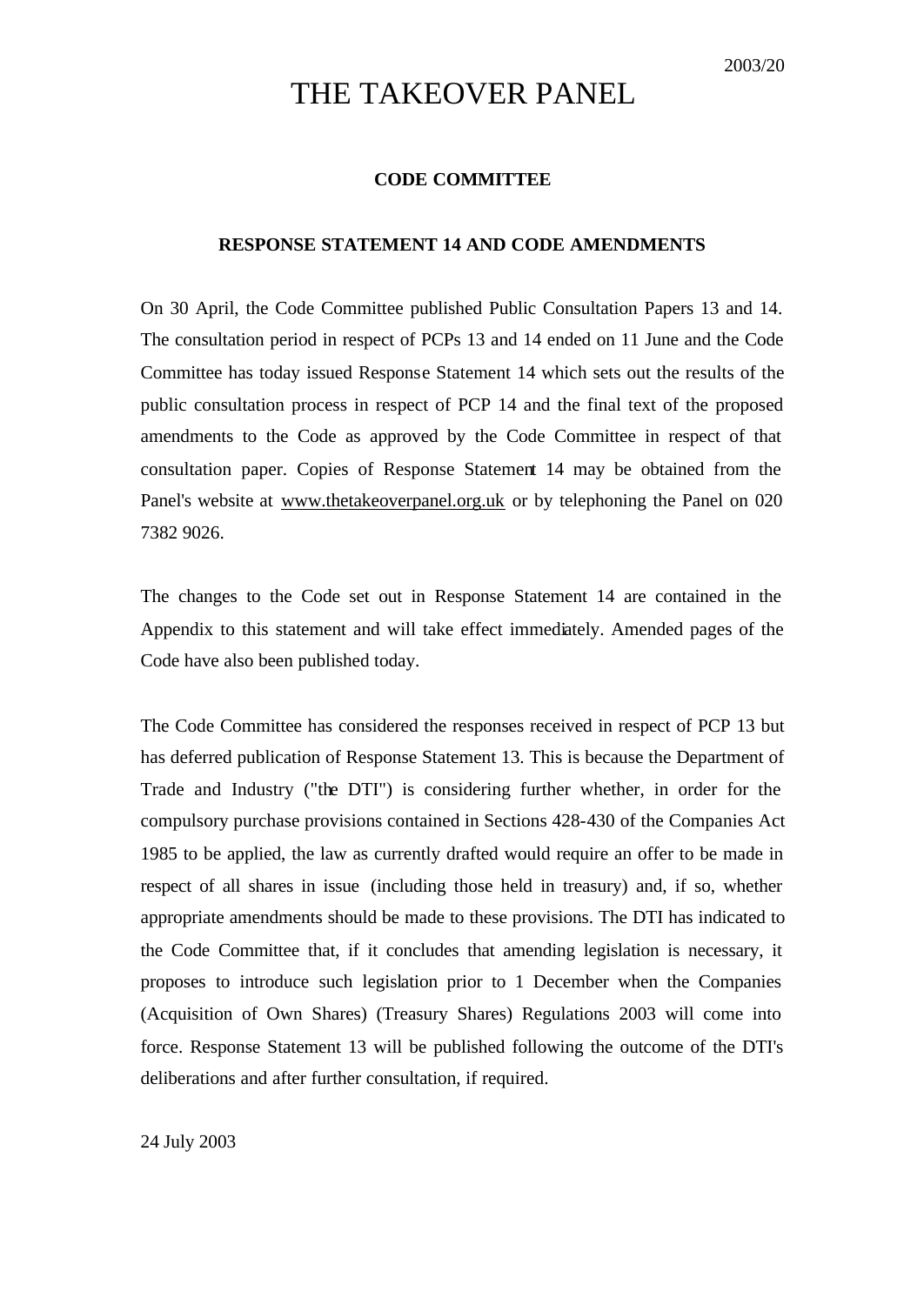#### **APPENDIX**

# **2.10 ANNOUNCEMENT OF NUMBERS OF RELEVANT SECURITIES IN ISSUE**

**When an offer period begins, the offeree company must announce, as soon as possible and in any case by 9.00 a.m. on the next business day, details of all classes of relevant securities issued by the company, together with the numbers of such securities in issue. An offeror or potential named offeror must also announce the same details relating to its relevant securities by 9.00 a.m. on the business day following any announcement identifying it as an offeror or potential offeror, unless it has stated that its offer is likely to be solely in cash.**

**Any such announcement should include, where relevant, the International Securities Identification Number ("ISIN") for each relevant security.**

**If the information included in an announcement made under this Rule changes during the offer period, a revised announcement must be made as soon as possible.**

#### *NOTE ON RULE 2.10*

*Relevant securities See Note 2 on Rule 8.*

# *NOTES ON DISPENSATIONS FROM RULE 9*

*"1....*

*When a waiver has been granted, as described above, in respect of convertible securities, options or rights to subscribe for shares, details, including the fact of the waiver and the maximum number of securities that may be issued as a result, should be included in the company's annual report and accounts until the securities in*